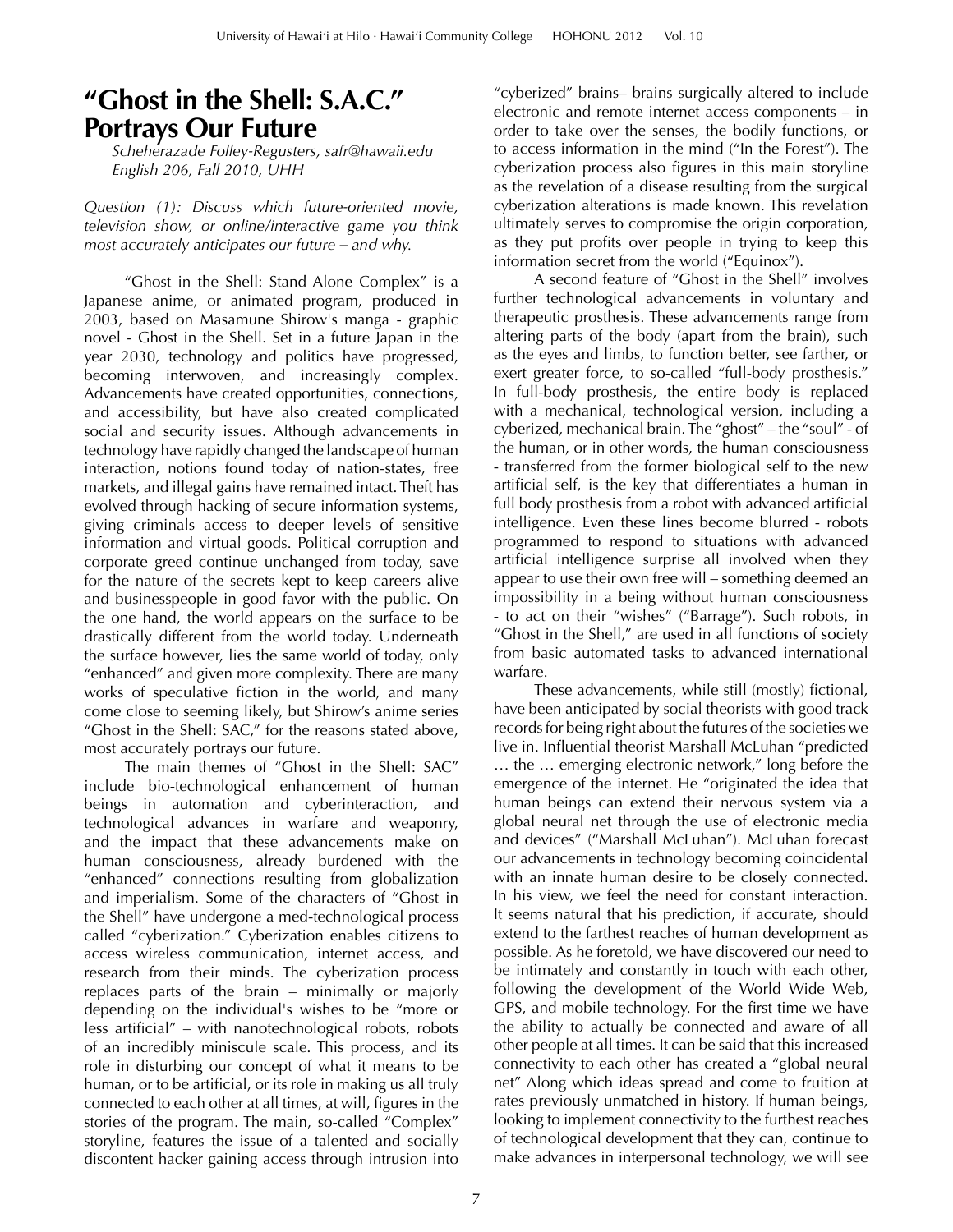more and more personal enhancements – e.g. implants and bodily modifications to these  $ends - as$  predicted in "Ghost in the Shell: S.A.C."

As it happens, developing technology for such enhancements/modifications is currently in development in advanced laboratories. In the video-recorded talk, "Implant technology to enhance human abilities," speaker Kevin Warwick comments on recent innovations, growing neural tissue and linking it to robots. In other words, the technology to take artificial information and stream it over organic matter is in existence. So, he says, "we now have robots that don't have computers for brains, they have biological brains" ("Implant technology"). With huge difference in capabilities to process information between organic matter and artificial matter, such technology may lead to rapidly advancing AI, and, perhaps, to a level where the difference between human consciousness and artificial intelligence is blurred. Furthermore, the ability to "grow our parts" infers that we are indeed moving towards a future where humans will be offered options to "enhance" their bodies through high-functioning prostheses.

The robots with high levels of artificial intelligence, which later "evolve" to develop free will in the show are spider-like drones/one-person tanks called "Tachikoma(s)." Tachikomas are used to aid the military operations of the main characters. They are outfitted with machine guns, have surveillance equipment, and are capable of using cloaking technology and advanced evasive actions. Their artificial intelligence gives them the autonomy to "assist" their human soldiers by being able to respond to human questions – say about surveillance or threats – with the depth and perception that human beings use. As these creations become self-aware, they begin to ask questions among themselves on the nature of life and consciousness, like newly born humans.

Similarly to the concept of implanting access to wireless connection directly into people, the technology for developing weapons that can "think" is also already underway in regards to the airborne remote-controlled "drones" that have become a fixture of modern warfare:

Ronald Arkin of the Georgia Institute of Technology's School of Interactive Computing … proposes involving the drone itself—or, rather, the software that is used to operate it—in the decision to attack. In effect, he plans to give the machine a conscience. The software conscience that Dr. Arkin and his colleagues have developed is called the Ethical Architecture. Its judgment may be better than a human's because it operates so fast and knows so much. And—like a human but unlike most machines—it can learn ("Droning On").

In creating consciousness for the weapon itself, there is a potential for increased reliability and accuracy in implemented war strategies. However, while the potential for developing A.I. to create more efficient war machinery is astronomical, such a consciousness could, presumably, lead to debate on intrinsic value and independence of both humans and artificial creations if they were to appear to advance to "self-awareness." "Ghost in the Shell" touches on these potentials in its comparisons of cyberized humans and Tachikomas, and in its debate of what constitutes, or does not constitute, the "soul."

Socially, politically, and economically, "Ghost in the Shell" predicts a likely future as the world it shows changes little about the dynamics and framework of how society currently operates. In the year 2030, governments in industrialized nations are democratically voted into power. Nations vie for other nations' state secrets, in addition to power and control over those nations through information, diplomacy, and military actions (the United States of America has, by this time, become the "American Empire"). Activist and terrorist groups are prominent players in the sometimes-just protest of corrupt state and corporate actions, through peaceful protest or through violent action. A gap between very rich and very poor still exists in most industrial nations.

This sort of future scenario is most likely because people, themselves, have not changed much over the eras. It is sometimes suggested that the onset of technological advancement will – at some point in our future – have an extraordinary effect on people and the ways that we conduct our lives. For instance, the 1970 book Future Shock by Alvin Toffler predicted a world in which information overload would become prevalent and "drive us insane" ("A Futurist 40 Years Later"). In a quote from the movie of the same name based off of Future Shock, writer and filmmaker Orson Welles provides narration: "This machine makes our lives move faster. Computers combine facts to make new knowledge at such highspeed that we cannot absorb it..." ("A Futurist 40 Years Later"). The fear and prediction expressed here is that machines and technological advance will impede and overcome our "normal, human" lives, eventually making us slaves to our own development. There is, in fact, no substantial reason to fear a technological "takeover" of this magnitude. As much as technology progresses and even merges with human biology and social life, it is, in the end, just developments that depend on human demand, as all other advancements do.

This concept is supported in "The Socialization of Markets." Neil Fligstein and Luke Dauter reflect on the nature of the global market to shift and change based on social, political, or self-oppositional values. In other words, demand or lack of demand for technologies and standards of living depend on these economic factors. For example, in writing of theory on how markets grow, change or shift, they comment:

While population ecology viewed the environment of the firm as "hard," and thus the main mechanism of selection was the availability of the scarcest resource, institutional theory posited that the environment was at least partially a social construction. Scott &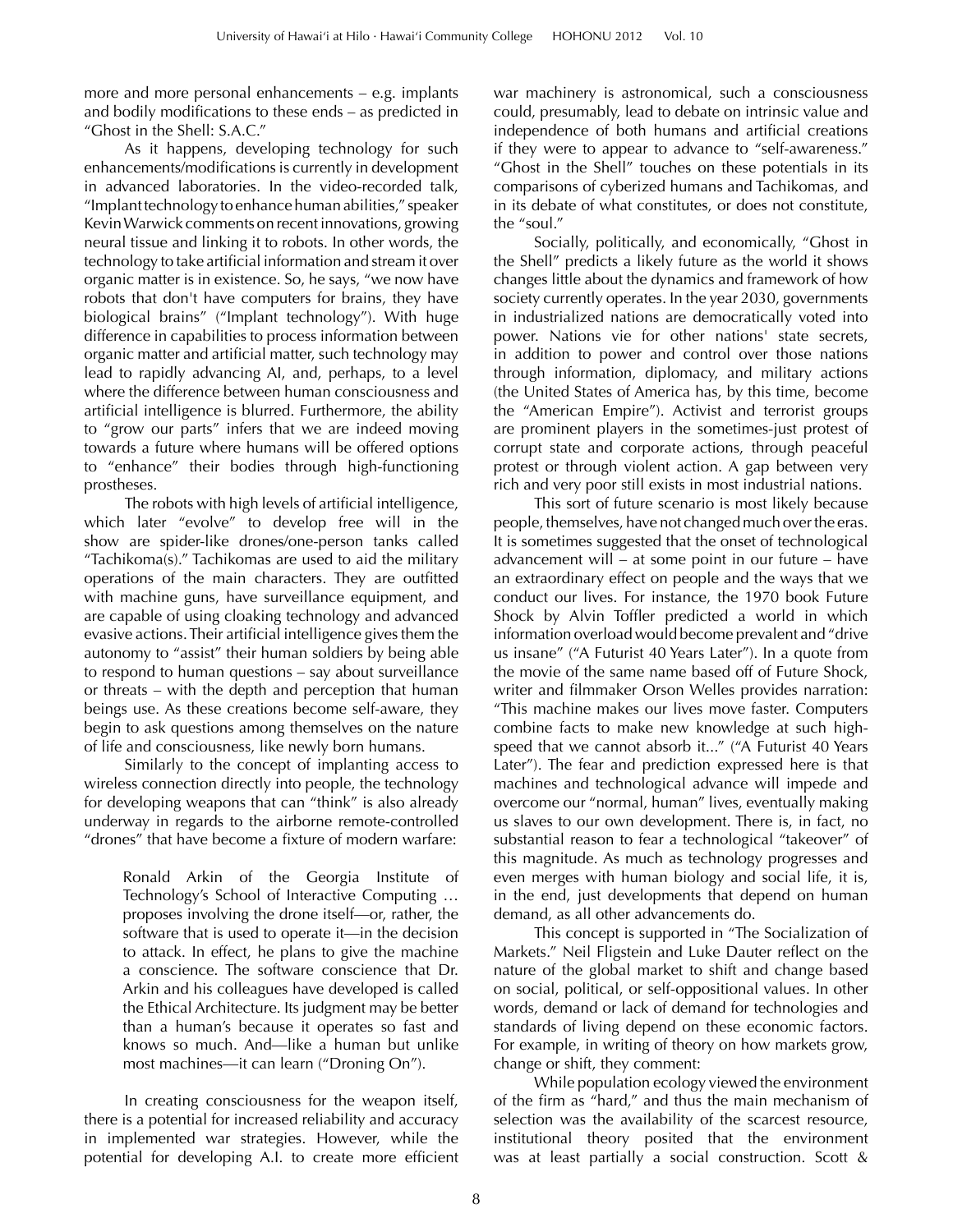Meyer (1982) called such environments "sectors" and described the socially constructed environment of firms as a function of all the other organizations that might impinge on a particular organization. They included governments, suppliers, workers, and customers as part of such a social construction. We note that sectors that join all interested parties look quite similar to the set of actors that political economy focuses on, i.e., firms, governments, and workers. DiMaggio & Powell (1983) extended these arguments and called such environments "organizational fields" ... The field metaphor implies that firms watch one another, engage in strategic behavior vis-`a-vis one another, and look to one another for clues as to what constitutes successful behavior (Dauter and Fligstein 111).

As markets shift based on economic and social factors, world affairs tend to progress predictably, as a consistent shift of power between nations. Olive Schreiner, an early 20th century feminist writer, is analyzed by Liz Stanley, Helen Dampier, and Andrea Salter. They note that her comments and predictions on early 20th century globalization, as seen from the changing social and political climate of Johannesburg, South Africa, consistently match with 21st century globalization theory. Schreiner's predictions on "changing & scalar territorial space; a changed time/ distance relation through the material, then the virtual – steam, cable, post, telegram, telephone; change as the social fabric; [and] social movements & networks resisting from below" in regard to  $-$  as they say  $-$  the ontology of globalization research, follow with modern globalization theory on "post-territorial space; a changed time/distance relation through the virtual; [and] change as the social fabric." Her predictions on "pre/multidisciplinarity; [and] mobilities ... flows & especially of finance capital  $&$  global imperial expansionism" in regard to the "methodology" of globalization correspond with modern concepts of "post/multi-disciplinarity; [and] mobilities & flows" (Dampier, Salter and Stanley 673). In other words, as much that has changed, certain factors that determine the direction of human progress stay the same, and are more or less predictable over a long range of time.

In his "Wall Street Journal" review of Robert Friedel's A Culture of Improvement, columnist Adam Keiper reflects on what he perceives as Friedel's insinuation that technology is shaped by us, not vice versa: "Technology is not, he seems to say, the inevitable expression of advancing human reason or a great, impersonal force directing the course of history. Rather, it proceeds by fits and starts -- held back, pushed forward or diverted by social and biographical contingencies" (Keiper). Technology is a tool. It is not a being unto itself that will grow wildly out of balance if unchecked. "Ghost in the Shell: S.A.C." reflects this very notion. Humans live everyday with the average problems and afflictions we have now, if some of the names for them have changed, and are balanced in life, relationships, economics, and

the technological progress of their societies.

The creator of the "Ghost in the Shell" franchise, Masamune Shirow, went to pains to create a fictional world and social environment in which humans and technology interact realistically. He did not think that humans would completely destroy the blueprint of society to start from scratch, and to create radical new societal structures, as is seen in some futuristic fiction, nor did he anticipate a great cataclysm reducing human society to its basest state against its will, creating a "postapocalyptic" world in which people must struggle to survive and fight for the basics. The world of "Ghost in the Shell" is not a utopian paradise, in which no one works, worries, or suffers. It is very much like the present world, with modifications made to how people interact with each other and how they get on in the world: creating income and spending it. This view is consistent with the history and nature of society. The basic nature of society does not change because of technological progress. Rather, small modifications are made day by day. Technology follows based on what people demand, not the other way around. Shirow, in creating the "Ghost in the Shell" world, anticipated a steady growth on what people have with what they will create. Likewise, he correctly foresaw the new benefits and complications that technological advancements and our interaction with them would bring. Human advancement, as it continues, is likely to bring about neither a completely idealistic society, nor a post-apocalyptic one. Shirow foresaw a society in which social structure, politics, economics and innovation all "get on as usual." This foresight is by far the most realistic sort of portrayal of a future society. Thus, "Ghost in the Shell: S.A.C." is the nearest fiction can come to an accurate portrayal of our future.